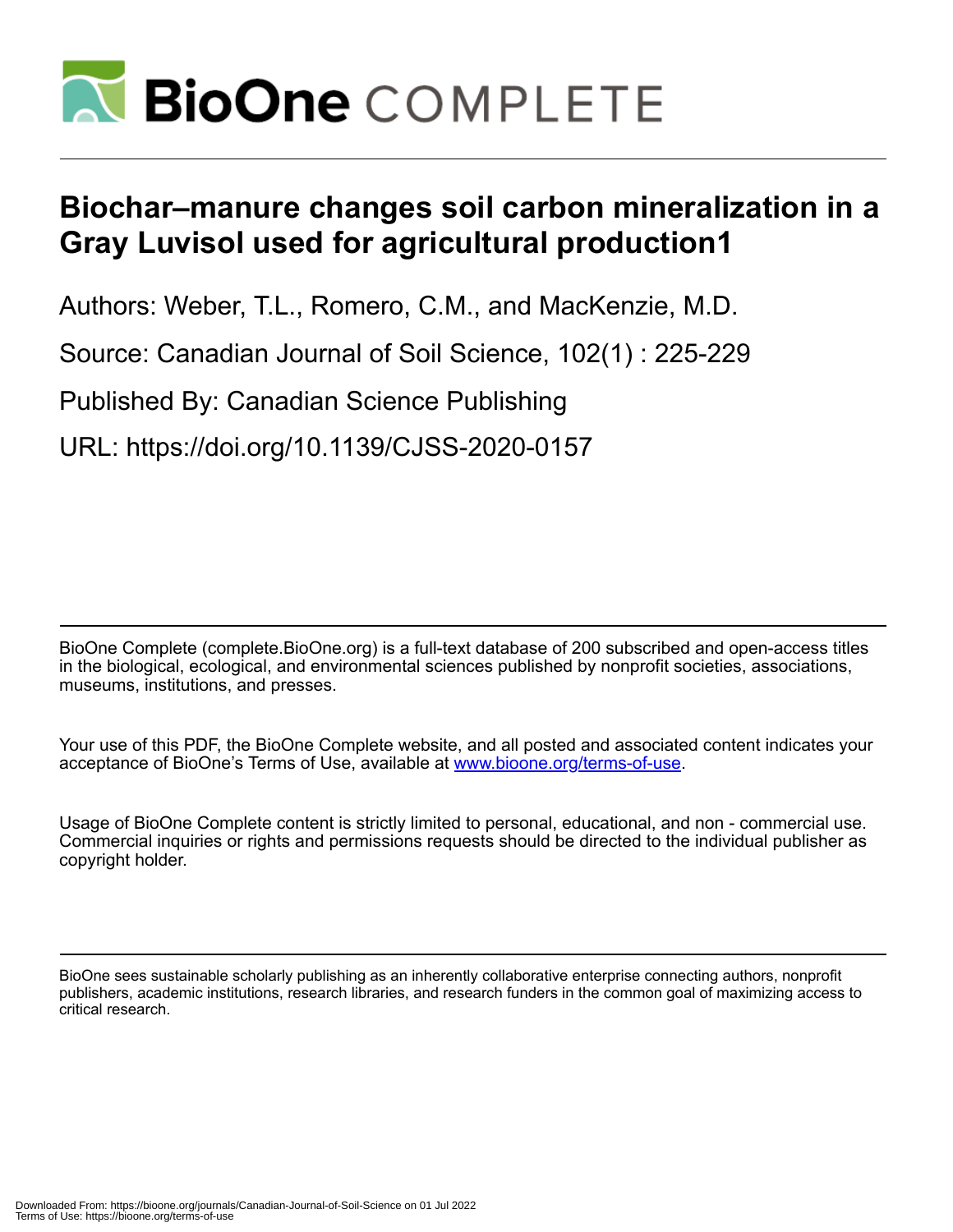

## Biochar–manure changes soil carbon mineralization in a Gray Luvisol used for agricultural production<sup>[1](#page-1-0)</sup>

T.L. Weber, C.M. Romero, and M.D. MacKenzie

Abstract: Biochar is a source of stable organic matter being explored as a manure additive. A 64 d incubation experiment was conducted to quantify the short-term effect of manure (RM), biochar–manure (BM), raw biochar (BC), RM + BC, and BM + BC amendment on soil carbon (C) and nitrogen (N) mineralization. Manure increased CO<sub>2</sub>-C emission rates, with the highest cumulative CO<sub>2</sub>-C emissions being observed for RM + BC. Treatments with BM halted soil C mineralization, indicating manure-C stabilization. By contrast, neither RM nor BM affected soil N mineralization. Applying BM might benefit soil C sequestration by lowering  $CO<sub>2</sub>$ -C emissions over the long term.

Key words: biochar, animal manure, soil carbon, feedlot cattle, nitrogen mineralization.

Résumé : Le biocharbon est une source de matière organique stable qu'on pourrait utiliser pour enrichir le fumier. Les auteurs ont effectué une expérience d'incubation de 64 jours en vue de quantifier les effets à court terme du fumier (RM), du fumier enrichi de biocharbon (BM), du biocharbon brut (BC), d'un amendement RM + BC et d'un autre amendement BM + BC sur la minéralisation du carbone (C) et de l'azote (N) dans le sol. Le fumier augmente les émissions de  $C-CO<sub>2</sub>$ , les émissions cumulatives les plus importantes du gaz ayant été observées avec le traitement RM + BC. Les amendements contenant du BM stoppent la minéralisation du C, signe qu'il y a stabilisation du C du fumier. En revanche, ni le RM ni le BM ne modifient la minéralisation du N dans le sol. L'application de BM pourrait concourir à la séquestration du C dans le sol par la réduction des dégagements de C-CO2 à longue échéance. [Traduit par la Rédaction]

Mots-clés : biocharbon, fumier, carbone du sol, bovins de boucherie, minéralisation de l'azote.

## Introduction

Biochar is a promising avenue for carbon (C) sequestration in temperate soils of prairie eco-regions. Biochar is a form of pyrogenic-C produced by  $O<sub>2</sub>$ -limited thermal decomposition of organic matter (OM) at temperatures <700 °C. Amending soil with biochar, i.e., recalcitrant-C, has been shown to mitigate agricultural greenhouse gas emissions by altering soil biochemical properties, e.g., increasing cation exchange capacity and reducing microbial activity. Biochar stabilizes soil OM, thereby resulting in higher soil C benefits relative to more labile amendments such as manure and compost [\(Preston and Schmidt 2006](#page-4-0); [Whitman et al. 2015\)](#page-5-0).

Applying biochar to croplands is also frequently associated with improved soil quality and crop productivity; biochar often increases soil pH and nutrient availability for plant uptake [\(Preston and Schmidt 2006\)](#page-4-0).

Recently, findings that biochar use in animal feeding could lower enteric methane  $(CH<sub>4</sub>)$  emissions have expanded the prospect of its use in modern-day farming ([Whitman et al. 2015\)](#page-5-0). Similarly, biochar–manure manure may also stabilize manure OM, emitting less ammonia (NH<sub>3</sub>), nitrous oxide (N<sub>2</sub>O), and CH<sub>4</sub> once applied to croplands ([Kammann et al. 2017](#page-4-1)). [Romero et al.](#page-4-2) [\(2021\)](#page-4-2) demonstrated that biochar increases manure OM recalcitrance and its overall C sequestration potential,

Received 26 December 2020. Accepted 16 April 2021.

T.L. Weber and M.D. MacKenzie. Department of Renewable Resources, Faculty of Agricultural, Life and Environmental Sciences, University of Alberta, 3-48 South Academic Building, Edmonton, AB T6G 2E3, Canada.

C.M. Romero. Department of Biological Sciences, Faculty of Arts & Science, University of Lethbridge, Lethbridge, AB T1K 3M4, Canada; Agriculture and Agri-Food Canada, Lethbridge Research and Development Centre, 5403–1st Ave. S., Lethbridge, AB T1J 4B1, Canada.

Corresponding author: Derek MacKenzie (email: [mdm7@ualberta.ca\)](mailto:mdm7@ualberta.ca).

<span id="page-1-0"></span><sup>1</sup>This paper is part of a Special Issue entitled Biochar Amendments for Sustainable Soil Management.

Copyright remains with the author(s) or their institution(s). This work is licensed under a [Creative Commons Attribution 4.0](http://creativecommons.org/license/by/4.0/) [International License](http://creativecommons.org/license/by/4.0/) (CC BY 4.0), which permits unrestricted use, distribution, and reproduction in any medium, provided the original author(s) and source are credited.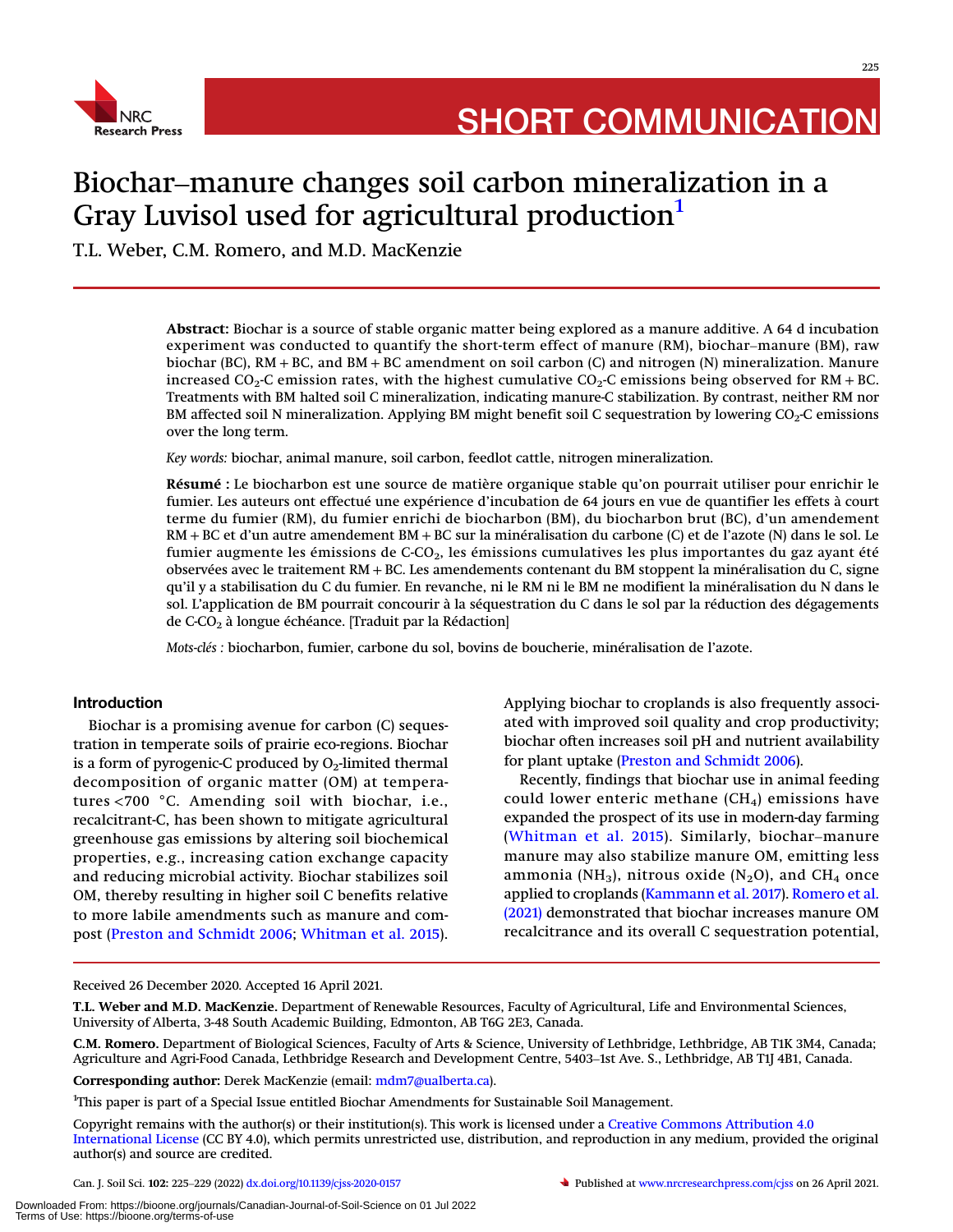yet its effect on manure OM mineralization is mostly unknown.

Pyrogenic-C represents up to 20%–65% of total soil C in prairie soils ([Preston and Schmidt 2006\)](#page-4-0). Nevertheless, in cropped sites across central Canada, farming has removed pyrogenic-C by suppressing wildfires, thus altering its cycling in surface soil layers. Restoring pyrogenic-C levels, mainly through biochar additions, could increase crop production, particularly in Gray Luvisols, soils that are often difficult to farm due to their inherent low pH and poor nutrient availability. The objective of this work was to determine the effect of manure amendment, in the presence or absence of biochar, on soil C and N mineralization over a 64 d incubation period. Due to pyrogenic-C's recalcitrant nature, we hypothesized that biochar would retain some of its properties once excreted by feedlot cattle ([Romero et al. 2021](#page-4-2)), thereby limiting microbial activity and associated soil C and N mineralization [\(Whitman](#page-5-0) [et al. 2015\)](#page-5-0).

## Materials and Methods

Solid manure was retrieved from a 235 d feeding trial conducted at the Lethbridge Research and Development Centre of Agriculture and Agri-Food Canada near Lethbridge, AB, Canada. Briefly, 80 yearling beef steers were fed a typical Canadian feedlot backgrounding diet consisting of 60% barley silage, 35% barley grain, and 5% mineral supplement [\(Terry et al.](#page-5-1) [2020\)](#page-5-1). Treatments consisted of adding Southern yellow pine (Pinus echinata) biochar (National Carbon, Oakdale, MN, USA) at 0% (regular manure, RM) and 2% (biochar– manure, BM) of diet dry matter. Manure samples were collected in January 2019 and sent to the University of Alberta Campus in Edmonton, AB, Canada, for incubation and analysis. The biochar had a pH of 7.3, an electrical conductivity of 317 mS·cm<sup>−1</sup>, an H/C ratio of 0.29, as well as 733  $g·kg<sup>-1</sup>$  and 2  $g·kg<sup>-1</sup>$  of total C and N, respectively.

Surface soil (0–10 cm) was collected from the Breton Plots (53°07′N, 114°28′W) near Breton, AB, Canada. The soil, classified as a loamy Gray Luvisol (pH 6.3), was amended in four replications with (i) RM at 160  ${ {\rm Mg\cdot ha}^{-1}} ,$ (ii) BM at 160  $Mg·ha^{-1}$ , (iii) raw biochar (BC) at 10 Mg·ha<sup>-1</sup>, (iv) a combination of (ii) and (iii) (BM + BC), (v) combination of (i) and (iii)  $(RM + BC)$ , and (vi) a non-amended control (soil without amendments) (CT). The rate of manure application was selected to mimic field applications for barley forage production in Alberta.

After collection, the soil was air-dried at room temperature, passed through a 2 mm sieve to remove plant litter, homogenized, and stored at room temperature (22 °C) for 30 d. Samples were incubated in a Forma Diurnal Growth Chamber-Model 3740 (Thermo Fisher Scientific, Waltham, MA, USA) at 25 °C. Two identical sets of 200 g (dry-weight basis) of air-dried soil

were weighed and placed into 500 mL Mason jars. One set was kept undisturbed for carbon dioxide  $(CO<sub>2</sub>)$  gas measurement. The second set was also kept undisturbed, but small cores were removed for inorganic N measurements at the same sampling intervals as for  $CO<sub>2</sub>$ . Water-holding capacity (WHC) was determined using a pressure plate analysis at field capacity (−0.33 MPa). Both sets were pre-incubated at 60% WHC for 7 d to avoid the initial flush of respiration after soil disturbance. Immediately after pre-incubation, manure/biochar amendments were applied to the soil. Jars were loosely capped, and caps were removed weekly for 10 min to ensure adequate aeration over the incubation period, during which samples were weighed and water added to maintain the 60% WHC condition.

 $CO<sub>2</sub>$ -C fluxes and inorganic N, nitrate (NO<sub>3</sub>-N), and ammonium ( $NH_4-N$ ), concentrations were measured every 3 d for the first week, once a week for the following 2 wk, and then biweekly for the remainder of the study (64 d).  $CO<sub>2</sub>$ -C fluxes were quantified using a LiCor LI-8100 Soil Gas Flux System and multiplexor (LI-COR, Lincoln, NE, USA) plumbed for flask measurements. Soil was extracted with a 2 mol⋅L<sup>-1</sup> KCl solution at a 1:5 (w:v) soil:extract ratio, shaken (250 r·min−<sup>1</sup> , 1 h), and then filtered using a Whatman No. 42 filter paper. Nitrate and NH4-N were determined via colorimetry using a Thermo Gallery Plus Autoanalyzer (Thermo Fisher Scientific).

Subsamples of soil and manure/biochar amendments were dried at 105 °C for 48 h, ball-milled  $\left($  < 0.15 mm), and stored in 20 mL scintillation vials. Total C (TC) and N (TN) were analyzed by dry combustion using a Thermo Flash 2000 Organic Elemental Analyzer (Thermo Fisher Scientific). Pyrogenic-C was measured using the benzene polycarboxylic acid method following [Wiedemeier et al. \(2016\)](#page-5-2). Soil pH was measured in a 1:5 soil:water slurry, after samples were shaken for 1 h, vacuum filtered, and allowed to settle for 30 min.

## Statistical analysis

All statistical calculations were performed using R version 1.1 ([R Core Team 2020\)](#page-4-3). To predict soil C and N mineralization dynamics, we fit the data to a first-order reaction,

(1)  $Am = Ao(1 - e^{-kt})$ 

where Am is the cumulative amount of soil C or N mineralized, Ao represents the labile pool of C or N, t is time, and k is the rate of mineralization constant ([Riffaldi et al. 1996\)](#page-4-4).

A one-way analysis of variance was used to analyze differences between manure/biochar amendments and soil properties, as well as the effect of manure/biochar treatments on soil C and N mineralization first-order kinetic curves. Assumptions of normal distribution and equal variance were confirmed using Shapiro and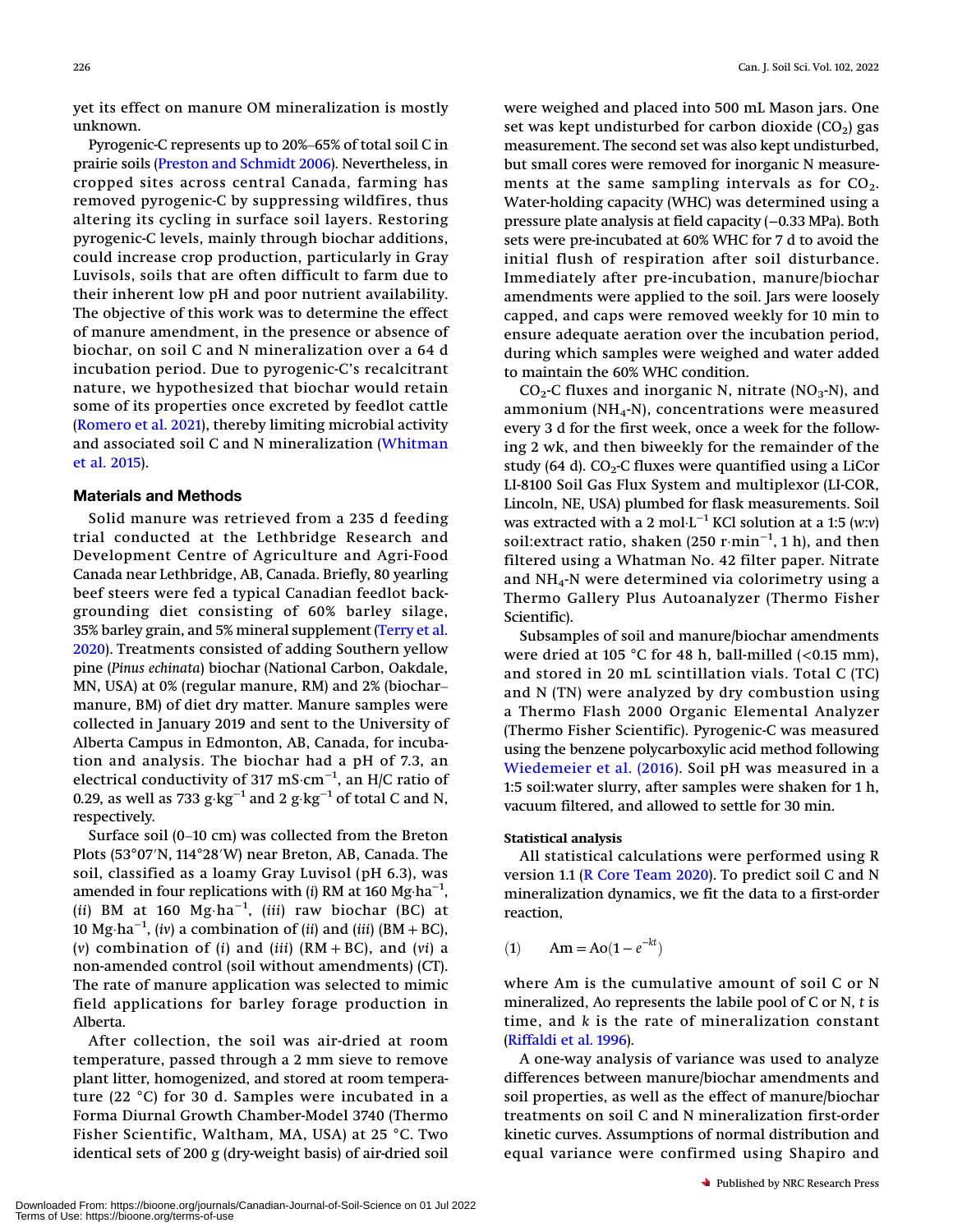| Amendment | Cm<br>$(mg CO2-C·kg-1)$ | Co<br>$(mg CO2-C·kg-1)$ | Kc<br>$(mg CO2 - C \cdot d^{-1})$ | Nm<br>$(mg N \cdot kg^{-1})$ | No.<br>$(mg N \cdot kg^{-1})$ | Kn<br>$(mg N \cdot d^{-1})$ |
|-----------|-------------------------|-------------------------|-----------------------------------|------------------------------|-------------------------------|-----------------------------|
| <b>CT</b> | $215 \pm 20d$           | 397 ± 63ab              | $18.3 \pm 1.9c$                   | $141 \pm 10a$                | $267 \pm 10a$                 | $0.012 \pm 0.001b$          |
| <b>BC</b> | $260 \pm 3$ cd          | $533 \pm 65ab$          | $16.0 \pm 2.8c$                   | $143 \pm 4a$                 | $276 \pm 2a$                  | $0.012 \pm 0.001$           |
| <b>BM</b> | $217 \pm 18$ bc         | $397 \pm 20$ b          | $54.9 \pm 1.5a$                   | $169 \pm 9a$                 | $229 \pm 9a$                  | $0.021 + 0.001ab$           |
| <b>RM</b> | $340 \pm 8$ bc          | $403 + 9ab$             | $41.8 \pm 1.2b$                   | $155 \pm 6a$                 | $246 \pm 6a$                  | $0.017 \pm 0.003$ ab        |
| $BM + BC$ | $354 + 22h$             | $406 \pm 31ab$          | $47.9 \pm 4.6$ ab                 | $146 \pm 2a$                 | $190 \pm 2a$                  | $0.023 \pm 0.002a$          |
| $RM + BC$ | $528 \pm 25a$           | $577 \pm 28a$           | $55.6 \pm 1.5a$                   | $156 \pm 10a$                | $247 \pm 10a$                 | $0.017 \pm 0.003$ ab        |
| P value   | < 0.001                 | < 0.001                 | < 0.001                           | 0.130                        | 0.130                         | < 0.050                     |

<span id="page-3-0"></span>Table 1. Respired soil carbon (C) and mineralized soil nitrogen (N) first-order kinetic parameters to amendment types over a 64 d incubation period and their corresponding P values (means  $\pm$  standard error) ( $n = 3$ ).

Note: Means followed by a common lowercase letter within a column are not significantly different  $(P < 0.05)$ . Cm, carbon mineralization; Co, labile pool of C; Kc, reaction rate coefficient; Nm, nitrogen mineralization; No, labile pool of N; Kn, rate of N mineralization constant; BC, biochar (10 Mg·ha<sup>−1</sup>); RM, manure from feedlot cattle on a control diet (160 Mg·ha<sup>−1</sup>); CT, control (no amendments); BM, manure from feedlot cattle on a control diet with the addition of BC at 2% of diet dry matter (160 Mg·ha<sup>−1</sup>).

<span id="page-3-1"></span>Fig. 1. Respired soil carbon (C) (a) and mineralized soil nitrogen (N) (b) as affected by manure/biochar treatments. BC, biochar (10 Mg·ha<sup>−1</sup>); RM, manure from feedlot cattle on a control diet (160 Mg·ha<sup>−1</sup>); CT, control (no amendments); BM, manure from feedlot cattle on a control diet with the addition of BC at 2% of diet dry matter (160 Mg·ha−<sup>1</sup> ). Whiskers above each shape indicate standard errors of the means  $(n = 3)$ .



Bartlett's tests, respectively. Means were compared using Tukey's honestly significant difference, where F values were significant at  $\alpha = 0.05$ .

#### Results and Discussion

## Soil and manure characteristics

Manure pH ranged from 6.9 to 7.1, whereas the soil had a pH of 6.3. On average, manure contained 29% and 35% more TC and TN than soil, respectively (data not shown). Manure TN was unchanged  $(P > 0.05)$ by dietary treatment, averaging 1.9 and 2.0 g·kg−<sup>1</sup> for RM and BM, respectively. By contrast, BM contained 11% more TC than RM. This response was likely associated with a higher  $(P < 0.05)$  pool of pyrogenic-C within BM (6.3  $\mathrm{m}\!\cdot\!\mathrm{g}^{-1}$ ) relative to BM (2.0  $\mathrm{m}\!\cdot\!\mathrm{g}^{-1}$ ) (data not shown).

## Carbon mineralization

Carbon mineralization (Cm; 528 mg CO<sub>2</sub>-C·kg<sup>-1</sup>) was increased ( $P < 0.001$ ) with RM + BC relative to the other amendments (>354 mg CO<sub>2</sub>-C·kg<sup>−1</sup>) (T<mark>able 1</mark>), whereas Co (577 mg CO<sub>2</sub>-C·kg<sup>-1</sup>) was only augmented ( $P < 0.001$ ) with RM + BC compared with BM (397 mg  $CO_2$ -C·kg<sup>-1</sup>). Mixing RM with BC stimulated a priming effect in soil, whereas BM and BC alone did not  $(Fig. 1a)$  $(Fig. 1a)$ , supporting our hypothesis that biochar–manure would have a lower soil C mineralization potential relative to manure-only treatments. Carbon mineralization was reduced in BM (217 mg CO<sub>2</sub>-C·kg<sup>−1</sup>) compared with RM (340 mg CO<sub>2</sub>-C·kg<sup>-1</sup>) but was similar to CT (215 mg CO<sub>2</sub>-C·kg<sup>-1</sup>) ([Table 1](#page-3-0)).

50

60

70

The reaction rate coefficient (Kc) was increased with  $RM + BC$ , BM, and  $BM + BC$  relative to CT and BC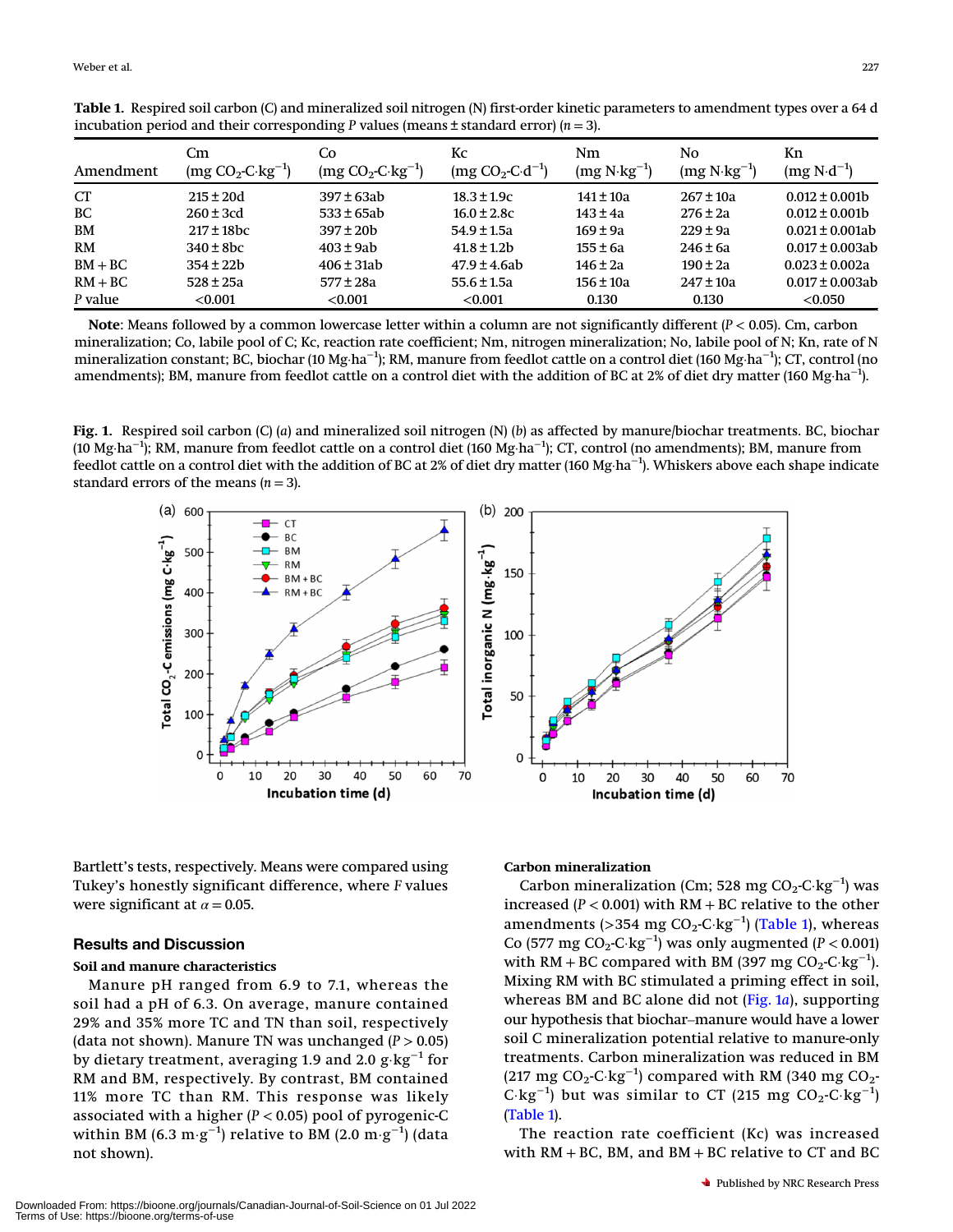treatments ([Table 1](#page-3-0)). Apparently, there was a synergistic effect between RM and BC, considering that RM- and BC-only resulted in lower Kc values ([Table 1](#page-3-0)). [Lentz et al.](#page-4-5) [\(2014\)](#page-4-5) found that applying manure with biochar improves the ability of heterotrophs to degrade biochar-C, which is in agreement with our findings of greater soil C mineralization under RM + BC. Adding biochar to manure may also improve aeration, further increasing microbial activity over labile-C ([Whitman et al. 2015](#page-5-0)). Our observation supports this potential interaction as cumulative  $CO<sub>2</sub>$ -C emissions in RM + BC did not plateau as quickly as with the other treatments [\(Fig. 1](#page-3-1)a).

Interestingly, BM + BC and RM + BC exhibited distinct  $CO<sub>2</sub>$ -C emission patterns ([Fig. 1](#page-3-1)a), despite soil C mineralization rates being similar between RM and BM treatments [\(Table 1\)](#page-3-0). [Romero et al. \(2021\)](#page-4-2) demonstrated that biochar passes through the gastrointestinal tract of feedlot cattle mostly unaltered. Based on this observation, we speculate that manure OM in BM is as labile as in RM, given that manure-C does not interact with biochar-C ([Romero et al. 2021\)](#page-4-2). However, biochar– manure is expected to be more aromatic than RM when considering the whole OM mixture ([Romero et al. 2021](#page-4-2)). The latter supports our findings that adding biochar to BM does not increase  $CO<sub>2</sub>$ -C emissions as much as adding biochar to RM ([Table 1](#page-3-0)).

#### Nitrogen mineralization

Nitrogen mineralization (Nm) and No were not affected ( $P = 0.130$ ) by amendment type, even though Kn was increased ( $P < 0.05$ ) with BM + BC relative to CT and BC treatments ([Table 1\)](#page-3-0). [Joseph et al. \(2015\)](#page-4-6) demonstrated that biochar becomes enriched by organic-N within the rumen, potentially explaining higher manure TN contents in BM relative to RM (data not shown). Biochar may also stabilize N via sorptive reactions, limiting manure-N availability while prompting excess nutrient mining within BM + BC ([Whitman et al. 2015\)](#page-5-0). Amending soil with BM + BC increased  $NO<sub>3</sub>-N + NH<sub>4</sub>-N$ availability, in agreement with [Lentz et al. \(2014\)](#page-4-5) who found that co-applying manure with biochar maximizes net N mineralization. Regular manure and RM + BC had closer soil N mineralization rates than BM and BM + BC ([Table 1](#page-3-0)); cattle-ingested biochar was presumably more reactive than its raw counterpart ([Joseph et al. 2015](#page-4-6)).

## **Conclusions**

Application of manure, biochar, and biochar–manure impacted soil C mineralization, but did not affect soil N mineralization in the studied Gray Luvisol. Cumulative  $CO<sub>2</sub>$ -C emissions were higher with RM + BC than BM + BC and adding BC to RM or BM increased soil C and N mineralization rates. Our results indicate that BC and BM amendment might benefit soil C sequestration by lowering  $CO<sub>2</sub>$ -C emissions over time without limiting soil N availability. Further research calls for whole-farm

studies to validate the cascaded use of BM amendment in agroecosystems. Probing BM properties at a larger scale, utilizing different biochar feedstocks, is critical to identify BM types that maximize soil C benefits in Western Canada.

## Conflicts of Interest

The authors declare there are no competing interests.

## **Contributions**

Investigation: T.L.W; writing and editing: C.M.R, M.D.M, T.L.W; resources and supervision, M.D.M. All authors have read and agreed to the published version of the manuscript.

#### Funding

This study was financially supported by Agriculture and Agri-Food Canada (AGGP2-037), Alberta Agriculture and Forestry (Project No. 2017R036R), Blue Rock Animal Nutrition, National Carbon, and the University of Alberta.

#### Acknowledgements

We acknowledge Allan Harms and Brett Feland, Natural Resources and Analytical Laboratory, for assistance with chemical analyses; the staff and volunteers of the Soil Plant Relations lab, Jocelyn Kowalski, Dr. Jeff Battigelli, and Adèle Chometon for aid with laboratory and fieldwork; Dr. Jeri Peck at Pennsylvania State University for her help with PC-ORD; and Dr. Peter Blenis for his assistance with R statistics.

#### <span id="page-4-6"></span>**References**

- Joseph, S., Doug, P., Dawson, K., Mitchell, D.R., Rawal, A., Taherymoosavi, S., et al. 2015. Feeding biochar to cows: an innovative solution for improving soil fertility and farm productivity. Pedosphere, <sup>25</sup>: 666–679. doi[:10.1016/S1002-0160\(15\)](http://dx.doi.org/10.1016/S1002-0160(15)30047-3) [30047-3.](http://dx.doi.org/10.1016/S1002-0160(15)30047-3)
- <span id="page-4-1"></span>Kammann, C., Ippolito, J., Hagemann, N., Borchard, N., Cayuela, M.L., Estavillo, J.M., et al. 2017. Biochar as a tool to reduce the agricultural greenhouse-gas burden — knowns, unknowns and future research needs. J. Environ. Eng. Landsc. Manage. <sup>25</sup>: 114–139. doi:[10.3846/16486897.2017.1319375.](http://dx.doi.org/10.3846/16486897.2017.1319375)
- <span id="page-4-5"></span>Lentz, R.D., Ippolito, J.A., and Spokas, K.A. 2014. Biochar and manure effects on net nitrogen mineralization and greenhouse gas emissions from calcareous soil under corn. Soil Sci. Soc. Am. J. <sup>78</sup>: 1641–1655. doi:[10.2136/sssaj2014.05.0198.](http://dx.doi.org/10.2136/sssaj2014.05.0198)
- <span id="page-4-0"></span>Preston, C.M., and Schmidt, M.W. 2006. Black (pyrogenic) carbon: a synthesis of current knowledge and uncertainties with special consideration of boreal regions. Biogeosciences, <sup>3</sup>: 397–420. doi:[10.5194/bg-3-397-2006.](http://dx.doi.org/10.5194/bg-3-397-2006)
- <span id="page-4-4"></span><span id="page-4-3"></span>R Core Team. 2020. R: A language and environment for statistical computing. R Foundation for Statistical Computing, Vienna, Austria. [software].
- <span id="page-4-2"></span>Riffaldi, R., Saviozzi, A., and Levi-Minzi, R. 1996. Carbon mineralization kinetics as influenced by soil properties. Biol. Fertil. Soils, <sup>22</sup>: 293–298. doi[:10.1007/BF00334572.](http://dx.doi.org/10.1007/BF00334572)
- Romero, C.M., Redman, A.P.H., Terry, S.A., Hazendonk, P., Hao, X., McAllister, T.A., and Okine, E. 2021. Molecular speciation and aromaticity of biochar-manure: Insights from elemental, stable isotope and solid-state DPMAS  $^{13}$ C NMR analyses.